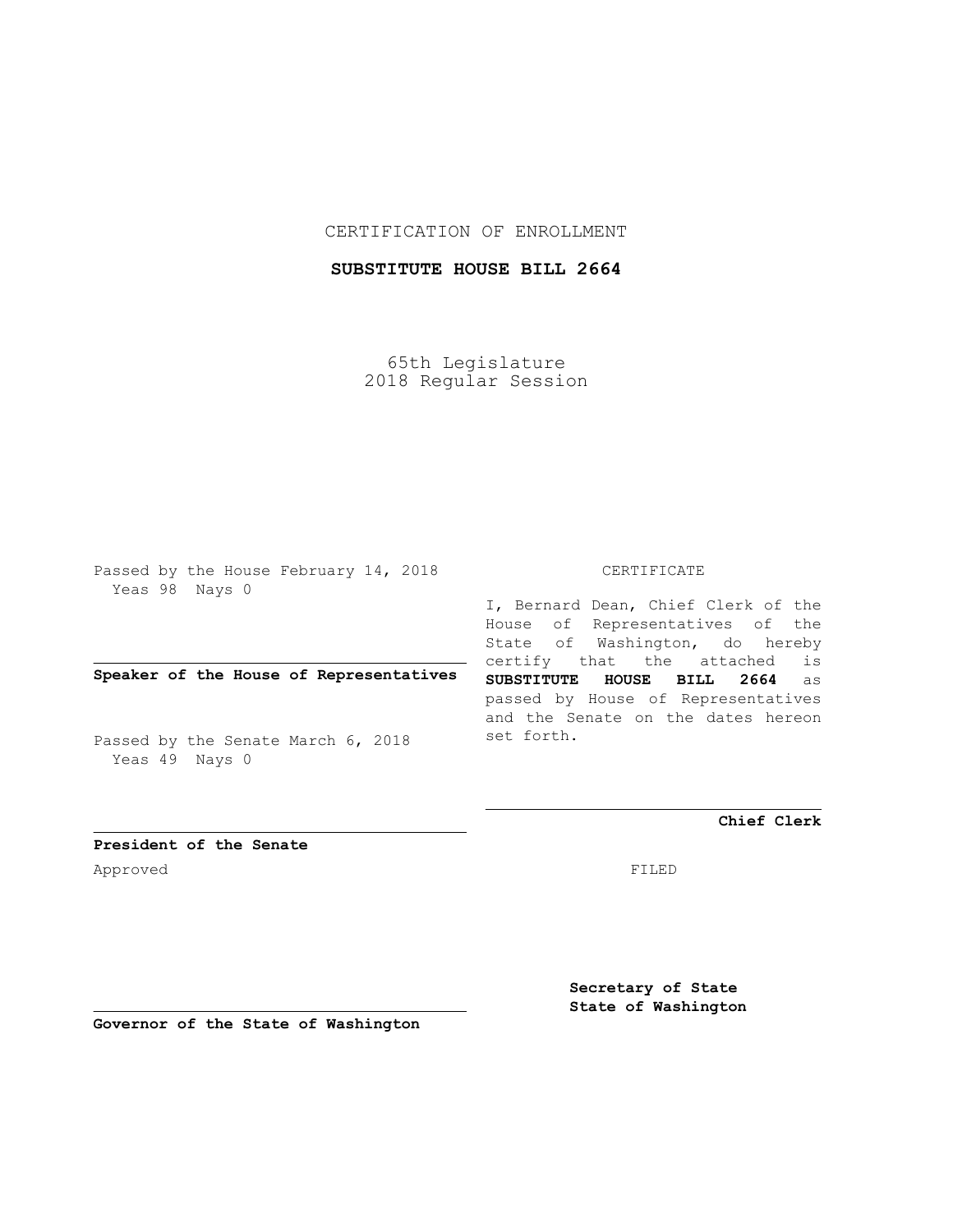#### **SUBSTITUTE HOUSE BILL 2664**

Passed Legislature - 2018 Regular Session

**State of Washington 65th Legislature 2018 Regular Session**

By House Technology & Economic Development (originally sponsored by Representatives Dye, Doglio, Jenkin, Chapman, Vick, Stonier, Wylie, and Walsh)

READ FIRST TIME 02/02/18.

 AN ACT Relating to extending existing telecommunications authority to all ports in Washington state in order to facilitate public-private partnerships in wholesale telecommunications services and infrastructure; and amending RCW 53.08.005, 53.08.370, and 5 53.08.380.

6 BE IT ENACTED BY THE LEGISLATURE OF THE STATE OF WASHINGTON:

7 **Sec. 1.** RCW 53.08.005 and 2000 c 81 s 6 are each amended to read 8 as follows:

9 The definitions in this section apply throughout this chapter 10 unless the context clearly requires otherwise.

11 (1) "Commission" means the Washington utilities and 12 transportation commission.

13 (2) (("Rural port district" means a port district formed under 14 chapter 53.04 RCW and located in a county with an average population 15 density of fewer than one hundred persons per square mile.

16  $(3)$ )) "Telecommunications" has the same meaning as contained in 17 RCW 80.04.010.

18 (((4))) (3) "Telecommunications facilities" means lines, conduits, ducts, poles, wires, cables, crossarms, receivers, transmitters, instruments, machines, appliances, instrumentalities and all devices, real estate, easements, apparatus, property, and

p. 1 SHB 2664.PL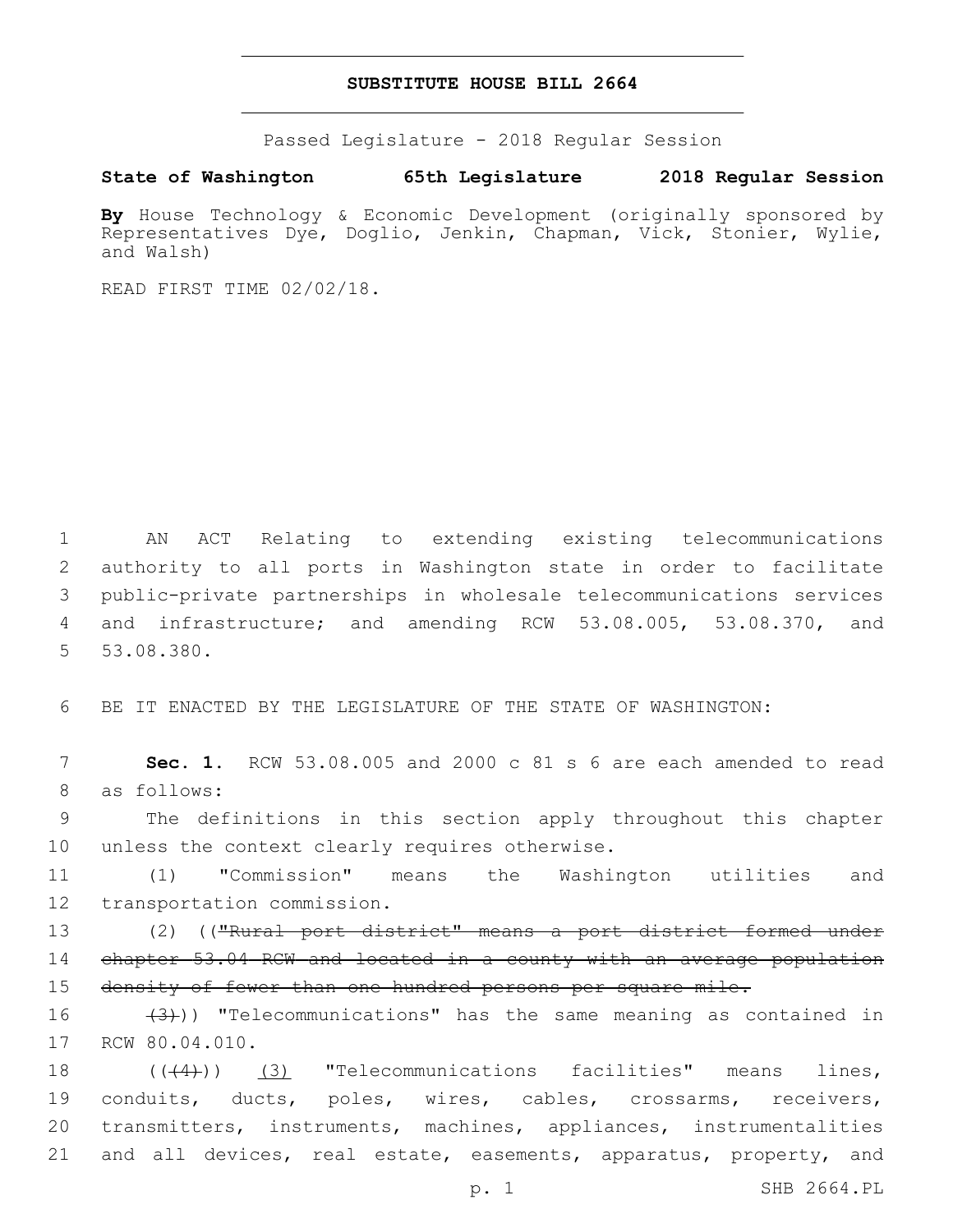routes used, operated, owned, or controlled by any entity to facilitate the provision of telecommunications services.

 (((5))) (4) "Wholesale telecommunications services" means the provision of telecommunications services or facilities for resale by an entity authorized to provide telecommunications services to the general public and internet service providers. Wholesale telecommunications services includes the provision of unlit or dark 8 optical fiber for resale, but not the provision of lit optical fiber.

 **Sec. 2.** RCW 53.08.370 and 2000 c 81 s 7 are each amended to read 10 as follows:

11 (1) A (( $\frac{1}{10}$  ) port district in existence on June 8, 2000, may construct, purchase, acquire, develop, finance, lease, license, handle, provide, add to, contract for, interconnect, alter, improve, repair, operate, and maintain any telecommunications facilities within or without the district's limits for the following purposes:

16 (a) For the district's own use; and

 (b) For the provision of wholesale telecommunications services within the district's limits. Nothing in this subsection shall be 19 construed to authorize ((rural)) port districts to provide 20 telecommunications services to end users.

21 (2) A (( $f$ ural)) port district providing wholesale telecommunications services under this section shall ensure that rates, terms, and conditions for such services are not unduly or 24 unreasonably discriminatory or preferential. Rates, terms, and 25 conditions are discriminatory or preferential when a ((rural)) port district offering such rates, terms, and conditions to an entity for wholesale telecommunications services does not offer substantially similar rates, terms, and conditions to all other entities seeking 29 substantially similar services.

30 (3) When a ((rural)) port district establishes a separate utility function for the provision of wholesale telecommunications services, it shall account for any and all revenues and expenditures related to its wholesale telecommunications facilities and services separately from revenues and expenditures related to its internal telecommunications operations. Any revenues received from the provision of wholesale telecommunications services must be dedicated to the utility function that includes the provision of wholesale telecommunications services for costs incurred to build and maintain the telecommunications facilities until such time as any bonds or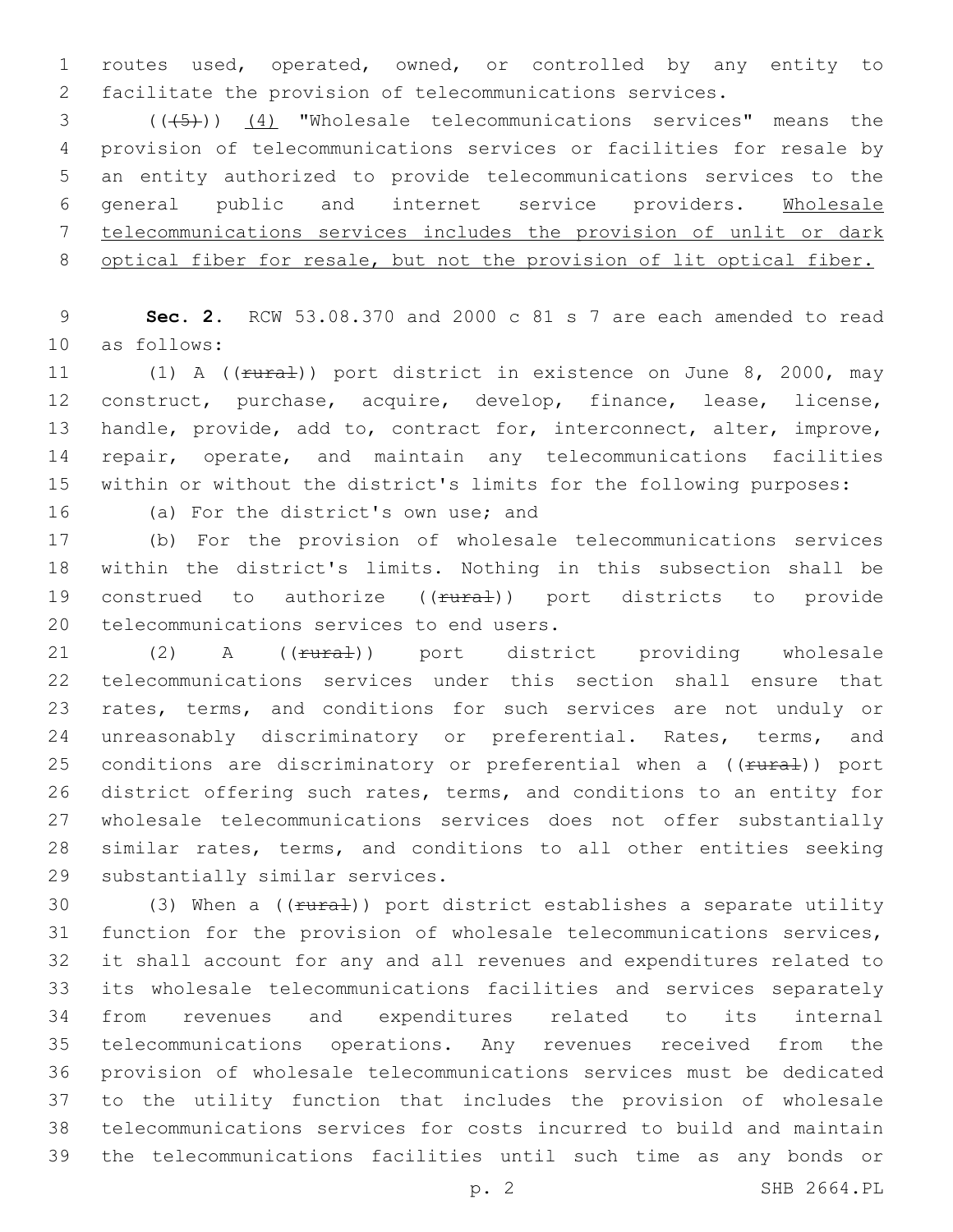other financing instruments executed after June 8, 2000, and used to finance the telecommunications facilities are discharged or retired.

3 (4) When a ((rural)) port district establishes a separate utility function for the provision of wholesale telecommunications services, all telecommunications services rendered by the separate function to the district for the district's internal telecommunications needs 7 shall be charged at its true and full value. A ((rural)) port district may not charge its nontelecommunications operations rates that are preferential or discriminatory compared to those it charges entities purchasing wholesale telecommunications services.

11 (5) A (( $f \text{tr}$ ) port district shall not exercise powers of eminent domain to acquire telecommunications facilities or contractual rights held by any other person or entity to 14 telecommunications facilities.

15 (6) Except as otherwise specifically provided, a ((rural)) port district may exercise any of the powers granted to it under this title and other applicable laws in carrying out the powers authorized under this section. Nothing in chapter 81, Laws of 2000 limits any 19 existing authority of a  $((*runa*),)$  port district under this title.

 (7) A port district that has not exercised the authorities provided in this section prior to the effective date of this act must develop a business case plan before exercising the authorities 23 provided in this section. The port district must procure an 24 independent qualified consultant to review the business case plan, 25 including the use of public funds in the provision of wholesale telecommunications services. Any recommendations or adjustments to the business case plan made during third-party review must be 28 received and either rejected or accepted by the port commission in an open meeting.

 (8) A port district with telecommunications facilities for use in the provision of wholesale telecommunications in accordance with subsection (1)(b) of this section may be subject to local leasehold excise taxes under RCW 82.29A.040.

 **Sec. 3.** RCW 53.08.380 and 2000 c 81 s 9 are each amended to read as follows:35

 (1) A person or entity that has requested wholesale 37 telecommunications services from a ((rural)) port district may petition the commission under the procedures set forth in RCW 80.04.110 (1) through (3) if it believes the district's rates, terms,